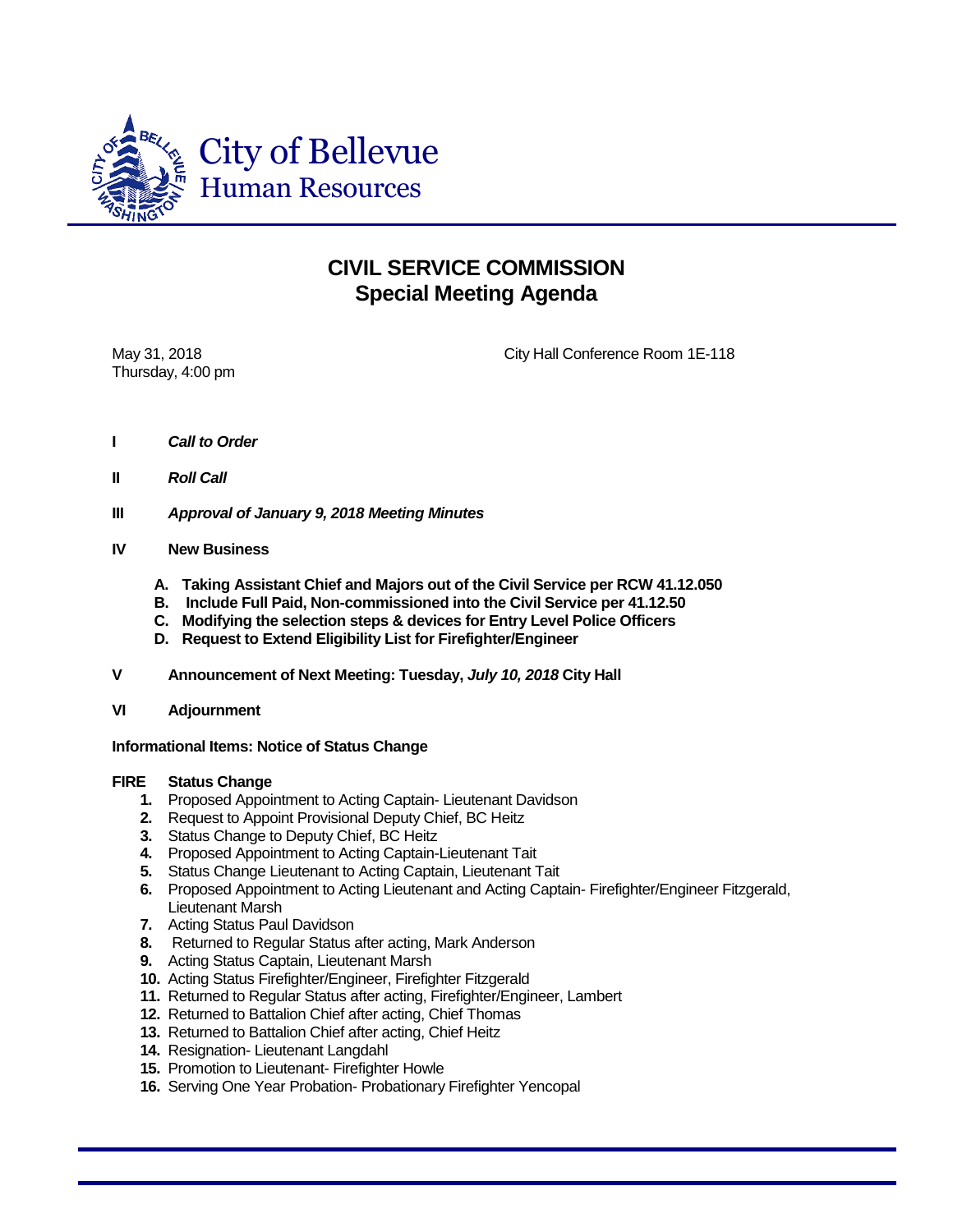- **17.** Serving One Year Probation- Probationary Firefighter Monson
- **18.** Serving One Year Probation- Probationary Firefighter Hoffmann
- **19.** Serving One Year Probation- Probationary Firefighter Beard
- **20.** Serving One Year Probation- Probationary Firefighter Cartwright
- **21.** Serving One Year Probation- Probationary Firefighter Van Gerwen
- **22.** Serving One Year Probation- Probationary Firefighter Konkright
- **23.** Serving One Year Probation- Probationary Firefighter Tarrell
- **24.** Successful completion of probationary year Captain, Captain Armstrong
- **25.** Successful completion of probationary year-Lieutenant Lapsansky
- **26.** Acting Lieutenant, Firefighter Wilson
- **27.** Successful completion of probationary year-Ashlee Yerrick
- **28.** Successful completion of probationary year- Joshua Ferguson
- **29.** Successful completion of probationary year-John Schreiber
- **30.** Successful completion of probationary year-Bryan Waldhauser
- **31.** Successful completion of probationary year-Andrew Dragovich
- **32.** Successful completion of probationary year-Steven Dueker
- **33.** Successful completion of probationary year-Phillip Oh
- **34.** Returned from Military Service- Jarrod Larson
- **35.** Assigned to Administrative duty BC Training-Tony Mastrandrea
- **36.** Successful completion of probationary year Lieutenant-Charlie Kimball
- **37.** Promotion to Captain-Rob Dykstra
- **38.** Promotion to Lieutenant Eli Lehman
- **39.** Reassignment- Brian Snyder
- **40.** Successful completion of probationary year- Jason Lewis
- **41.** New Hire- Charles Terrell
- **42.** New Hire- Bryce Monson
- **43.** New Hire- Jesse Cartwright
- **44.** New Hire-Rachel Wood
- **45.** Resignation- Rachel Wood
- **46.** New Hire- Nicholas Yencopal
- **47.** New Hire- Mike Campbell
- **48.** New Hire- Josef Hoffman
- **49.** New Hire- Taylor Konkright
- **50.** New Hire- Mark Van Gerwen
- **51.** New Hire- Marcus Babcock

## **Police – Executive Orders**

- **52.** Assignments- FTO, Officer Chapel, Officer Schendel, Officer Welty, Officer Keblish, Officer Kivlin, Officer Kunce
- **53.** Transfers- Sergeant Jones to SRO/Community Station, Sergeant Leo Ramos to Traffic
- **54.** Transfers- Detective Hershberger to Patrol, Detective Hallifax to JTTF, Detective Keene to Narcotics, Officer Slusser to SET
- **55.** Promotions Sergeant Sanabria to Captain, Detective Shearer to Sergeant
- **56.** Promotion Captain Hoffman to Major
- **57.** Transfer Sergeant Spingler to Vice/Narcotics, Officer Stoutt to Property Crimes
- **58.** Retirement- Major Pat Spak
- **59.** Assignment- Officer Collins and Officer Rivera assigned to SWAT
- **60.** Promotion- Corporal Hiam to Sergeant
- **61.** Transfer- Sergeant Burgos to assume Shift 1B
- **62.** Transfer-Officer Welty to Collision Investigator, Officer Kivlin to Collision Investigator, Officer Wyche to Collision Investigator
- **63.** Transfer- Sergeant Masseth to Office of Accountability
- **64.** Transfer- Captain Nault to Patrol
- **65.** Transfer- Officer Hodges to SET, Corporal Slusser to SET
- **66.** Assignment- Sergeant Sullivan to Economic Crime Unit
- **67.** Temporary Assignments- Captain Hoffman as Acting Major, Captain Harnden assigned to Patrol, Captain Popochock to Special Operations Group
- **68.** Transfer- to School Resources Officer, Officer Sweeney, Officer McCormack, Officer Carman